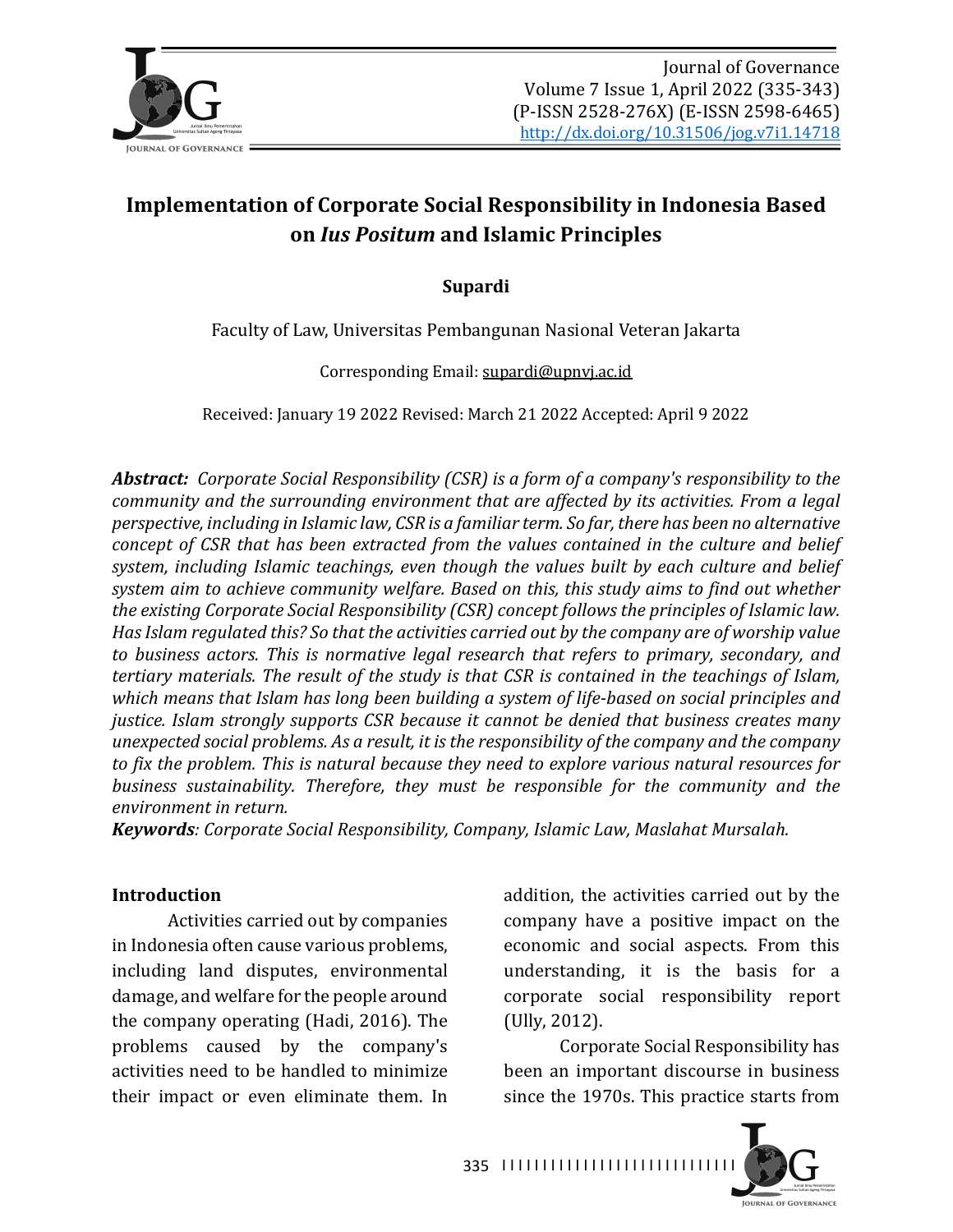the simplest stage, namely the generosity of the company's owner. For now, CSR itself has become an important part of modern companies' activities (Muslihati et al., 2018). The development of the implementation of corporate social responsibility  $(CSR)$  is in line with the laws in force in Indonesia, namely Law No. 47 of 2012 concerning Limited Liability Companies, Article 3 Paragraph 1 concerning Social and Environmental Responsibility, which states that: "Social and environmental responsibility is an obligation for companies that carry out their business activities in the field of and/or related to natural resources based on the law." This regulation will further support the development of CSR reporting in Indonesia. CSR is also regulated in Law No. 25 of 2007 concerning Investment, Law No. 39 of 1999 concerning Human Rights, Law No. 23 of 1997 concerning Environmental Management, and Law No. 19 of 2003 concerning State-Owned Enterprises, Decree of the Minister of State for SOEs No. Kep-236/MBU/2003 and the Circular Letter of the Minister of State-Owned Enterprises No. SE-433/MBU/2003.

As a form of corporate responsibility, the company must be able to provide information about activities related to social society and the environment as a form of corporate responsibility and provide reporting and disclosure of these activities (Sukananda, 2019). However, companies are still not required to disclose in terms of exposure. However, they are still voluntary disclosures, and there are no specific

regulations regarding the extent of corporate social and environmental responsibility disclosures. Social responsibility refers to the obligations of an organization to protect and contribute to the society in which it is located (Sumiyati et al., 2018). An organization assumes social responsibility in three domains: organizational actors, the natural environment, and social welfare in general (Rahmat, 2017). Social responsibility must be taken seriously because it affects the organization's or company's image in the eyes of the public (Rahmat, 2017).

From the perspective of Islamic law, CSR is an inherent consequence of the teachings of Islam itself. The purpose of Islamic law is *maslahah*, so business is an effort to create maslahah, not just look for a profit (Syukron, 2015). Islam has the principle of balanced responsibility in all its forms and scopes; between soul and body, between individuals and families, between individuals and society, and between one society and another. Social responsibility refers to the obligations of a company to protect and contribute to the community where it is located (Trisna et al., 2020). From an Islamic perspective, CSR is a business practice that has Islamic ethical responsibilities. The company incorporates Islamic religious norms, marked by a commitment to sincerity in maintaining the social contract in its operations. Thus, business practices within the Islamic CSR framework include a series of business activities in their form. Although the number of owners of goods, services, and profits is not limited, the

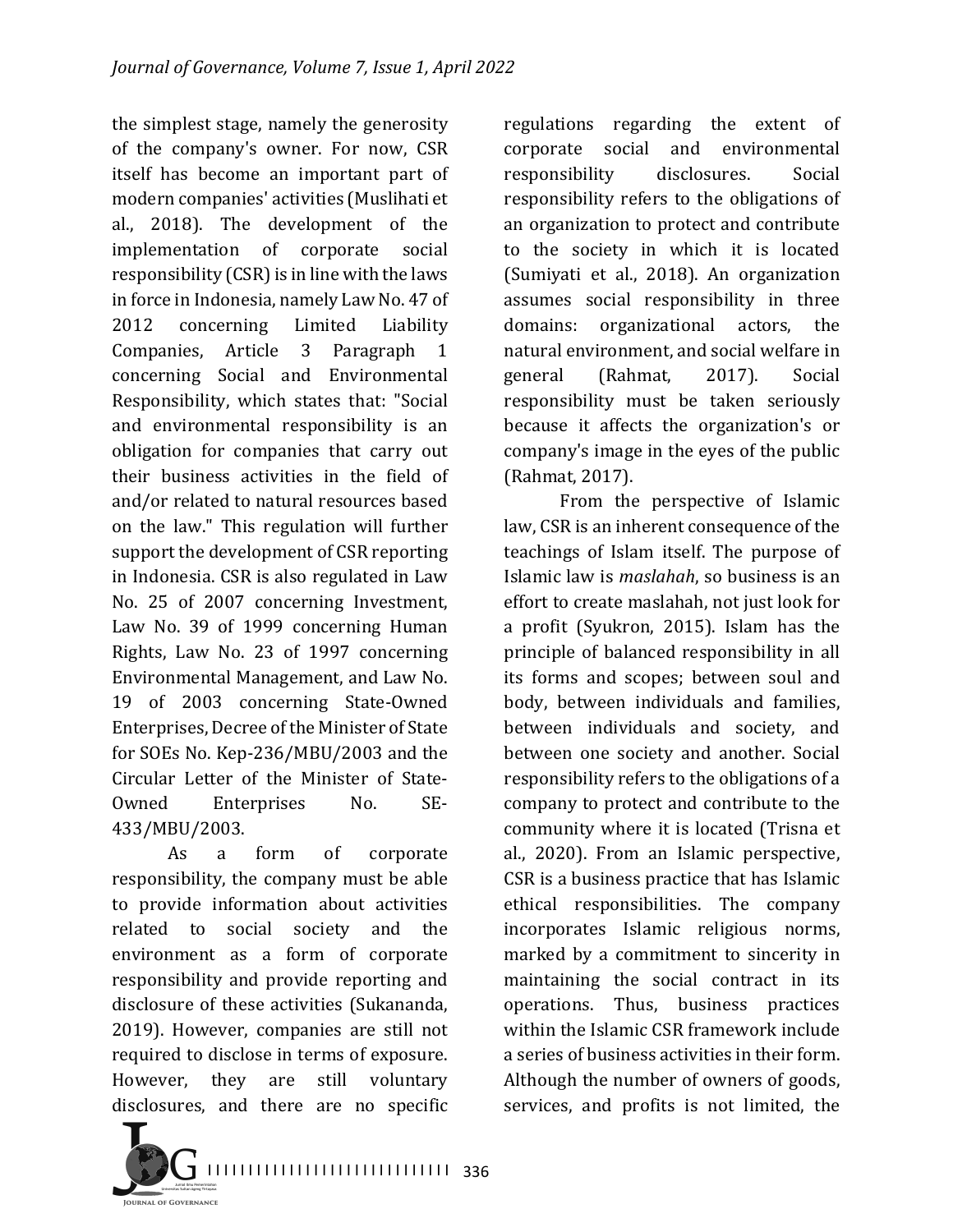ways to obtain and utilize them are determined by halal and haram regulations by sharia (Mukti Fajar & Rini, 2010).

Because business activities are viewed as a form of worship to Allah SWT. various principles in Islamic teachings can synergize well when juxtaposed with CSR principles.Islam is a religion that regulates all aspects of human life and the universe, and human economic activities are also included in Islam. Islam tries to strike a balance between moral and economic values, and this can be seen in Surah Al-Israa verse 35:

# "And complete the measurement when you *measure and weigh with the right balance. That is more important (for you)* and better *as a result."*

Here we see the configuration between moral values and economic orientation in Islam. The concept of social responsibility has become the main foundation in the Muslim community. Through his actions (sunnah), Prophet Muhammad has instilled the ethical and social values contained in the Qur'an into every aspect of the lives of his people, both economic and government activities, so that later they can form a strong community unit (Sholahudin, 2007).

CSR in Islam is inherent in all business activities carried out by companies, starting from input, processing, and output; companies with social responsibility choose to use raw materials that are not harmful to consumers and do not cause damage. Companies must use humane ways, not using technology that can encourage environmental damage, safe product results, and other things prohibited in Islamic teachings (Santoso, 2011).

Based on the background of the problem above, it is interesting to observe further the implementation of corporate social responsibility according to Islamic law. It is deemed necessary to conduct research related to this matter. Besides that, looking at the development of CSR adopted into legislation, it can be explored further how the CSR principles contained in Islamic teachings are applied to CSR regulations in Indonesia.

#### **Method**

The type of research used is normative legal research or library research, namely legal research focused on examining the application of legal rules or norms (Soekanto, 1986). The approach used in this research is conceptual, namely, a process that departs from the views and doctrines that have developed in the science of law. This research specification is included in the category of legal research and is a descriptiveanalytical specification, which means a study that seeks to describe legal problems in the legal system and examines them or analyzes them according to the needs of the research and refers to the issues to be studied, namely whether or not they are following the provisions of Corporate Social Responsibility (CSR)

I I I I I I I I I I I I I I I I I I I I I I I I I I I I I 337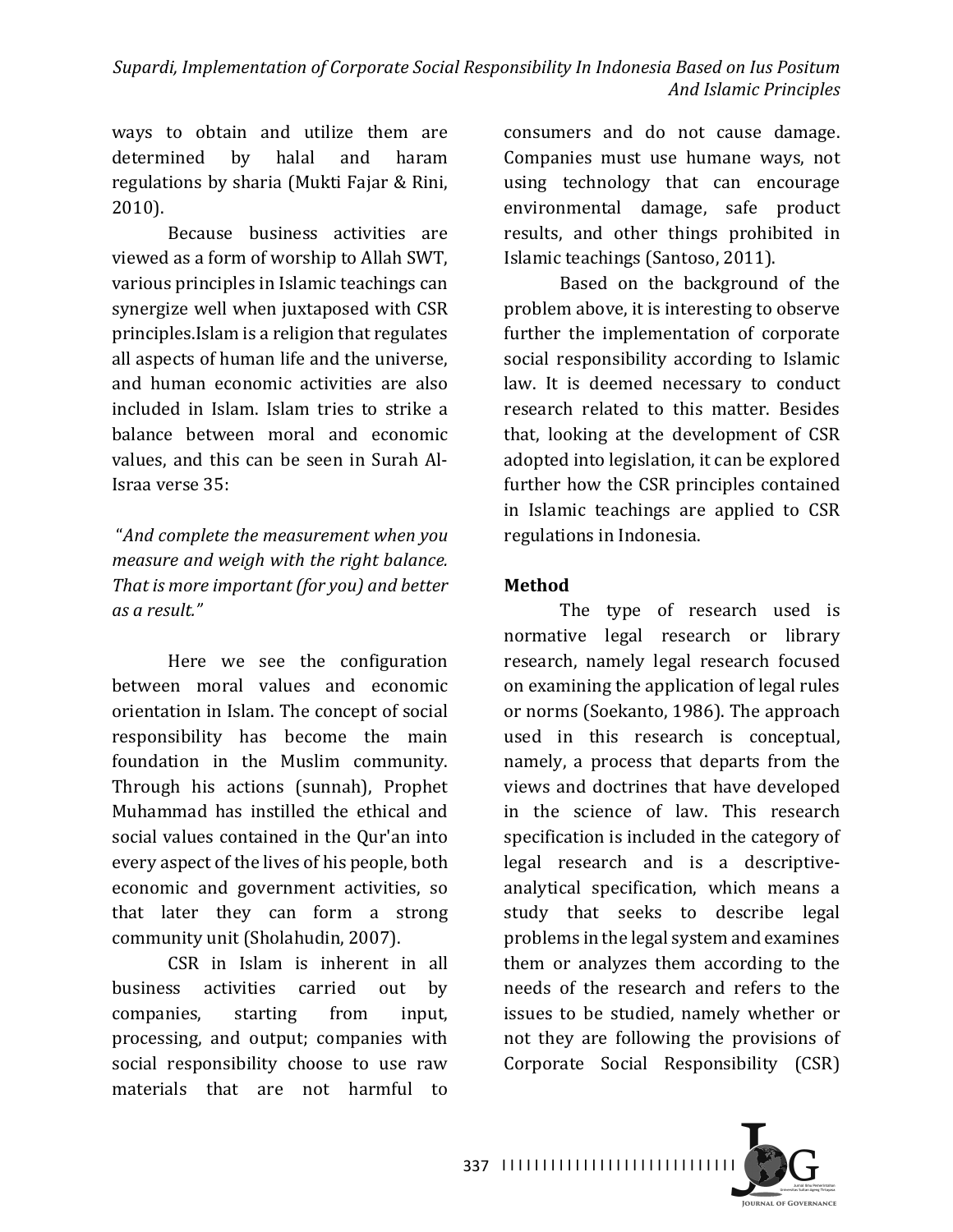when viewed from the perspective of Islamic law.

#### **Result And Discussion**

CSR is closely related to business ethics. Therefore, the concept of CSR in Islam is also associated with business ethics in Islam; the Islamic paradigm of business ethics is the conception of the relationship between humans and God, humans with other humans, and humans with their environment. This concept is in line with the triple bottom line of CSR (3P), which consists of three important components of sustainable development; 3P stands for profit, planet, and people (Masud et al., 2019).

According to Sayyid Qutb, Islam has a balanced principle of accountability in all its forms and scopes. Between soul and body, between individuals and families, between individuals and society, and between one society and another. "Social responsibility" refers to the obligations of a company to protect and contribute to the society in which it is located. Islam encourages us to be fair to all Muslims as fellow human beings (Toth, 2013).

In the 85th verse of the Qur'an, Surah an-Nisa reiterates that humans who sow goodness to other humans one day will get good too. Vice versa, humans who sow seeds of evil to other humans will one day get worse too. It is like a company that has a good image in the eyes of the community; the company will be chosen by the community in terms of its products, as well as companies that have a bad image; the community will avoid the products produced by the company.

There are fundamental differences between secular and Islamic CSR concepts. Islamic CSR is related to morals in carrying out business processes. Meanwhile, secular CSR is more of a philanthropic program. Islam does not look at what a person produces; the value is in how he gets those results. Even though he gave a lot, the process of getting funds unlawfully and giving because of Riya (Riya) then has no value in the sight of Allah SWT. Although the company does not have a philanthropy program, the business processes that have been built have made employees prosperous, shareholders satisfied, consumers not harmed, the state gets taxes, the environment is well maintained, and the community benefits. The implementation of Corporate Social Responsibility (CSR) in Islam in detail must meet several elements that make it a spirit so that it can distinguish CSR in an Islamic perspective from CSR universally, namely:

1. Al-Adl. Islam has forbidden every business or business relationship that contains injustice and requires the fulfillment of justice in business relationships, contracts, and business agreements. The nature of balance or fairness in business is that the corporation can put everything in its place. In activities in the business world, Islam requires doing justice directed at the rights of others, the rights of the social environment, and the rights of the universe. So, the balance of nature and the social balance must be maintained along

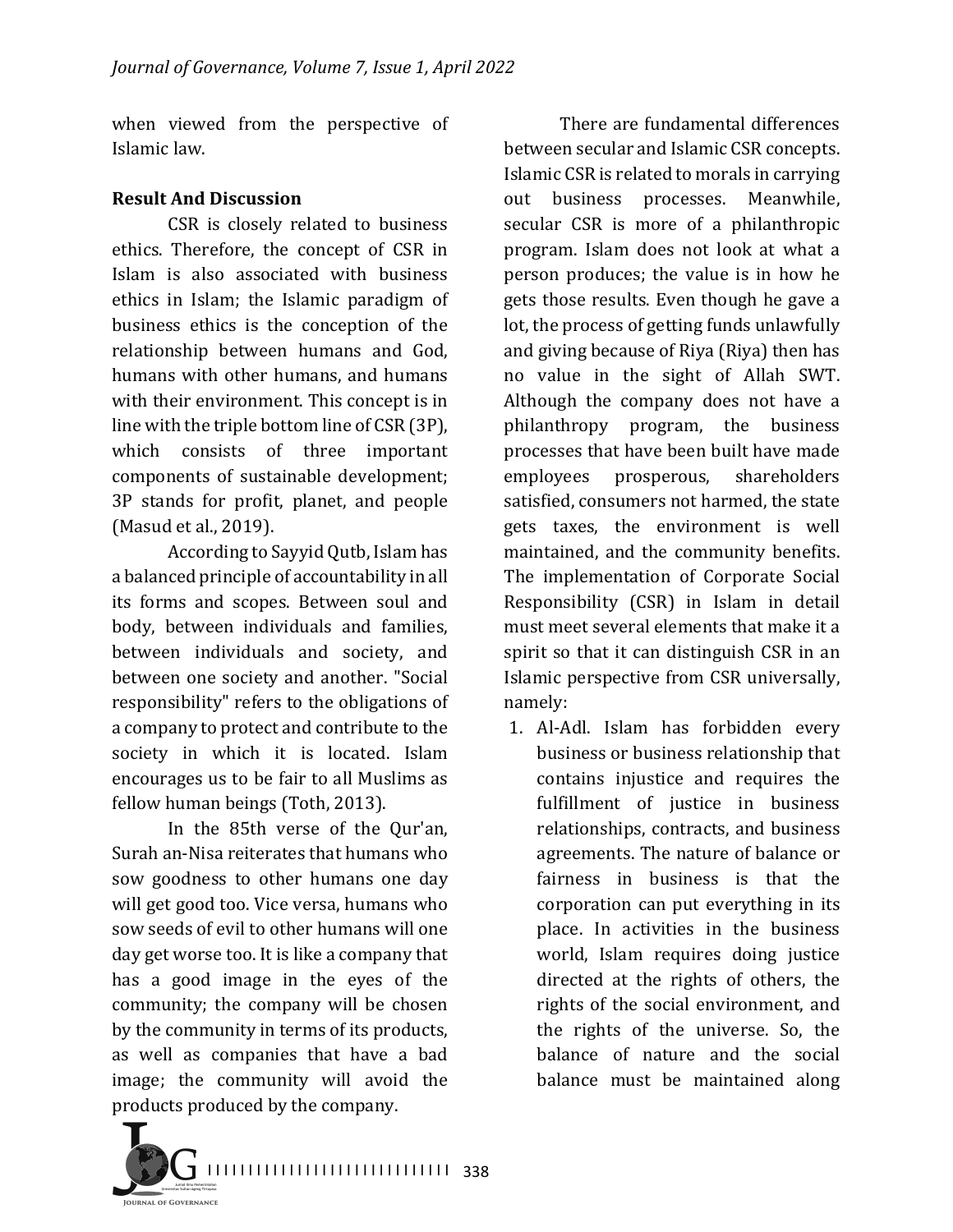with business operations, in the Our'an, Surah Huud verse 85.

- 2. Al-Ihsan. Islam only commands and recommends good deeds for humanity so that the deeds of humans can add value and elevate human status, both individually and in groups. Implementation of Corporate Social Responsibility (CSR) with the spirit of Ihsan will be achieved when individuals or groups make contributions with the heart of worship and act because of the pleasure of Allah SWT. Ihsan is doing good deeds without any particular obligation to do so.
- 3. The concept of Ihsan described above should fulfill the elements of benefits for the community's welfare (internal and external to the company). Banking has provided benefits related to operations engaged in services, namely storage services, financing, and other products or facilities needed by the community. The concept of benefits in corporate social responsibility (CSR) is more than economic activity.
- 4. In a business venture, the concept of trust is an intention and an intention that needs to be considered regarding the management of resources (natural and human) on a macro basis and in driving a company. Banks that implement Corporate Social Responsibility (CSR) must understand and maintain the community's trust, which is automatically burdened on their shoulders, for example, by

creating quality products and avoiding inappropriate actions in every business activity.

Meanwhile, according to Syed Nawab Heidar Naqvi, when this CSR activity is viewed from a business ethics perspective, it outlines Islamic principles, which include:

- 1. Tawhid, in this case, monotheism, is an Islamic economic philosophy, which is the basic orientation of economics, whose paradigm is relevant to logical, ethical, and aesthetic values that can be functionalized in the midst of human economic behavior. In addition, monotheism in economics leads economic actors to believe that property belongs to Allah alone.
- 2. An attitude of balance can lead humans to believe that a social function for property is required, which means that monopolistic practices such as concentrating economic power, controlling market share, and so on must be avoided.
- 3. Free will is the principle that leads people to believe that Allah not only has absolute freedom, but He also, with His Rahman and Rahim, has given humans the freedom to choose.

The author sees the three principles put forward by Syed Nawab as a basis for conducting an economy that has a foundation for caring for others. Namely, concern for the environment and society (Dusuki, 2008). In the context of CSR activities, it is inseparable from social and environmental principles. So it can be



339 ||||||||||||||||||||||||||||||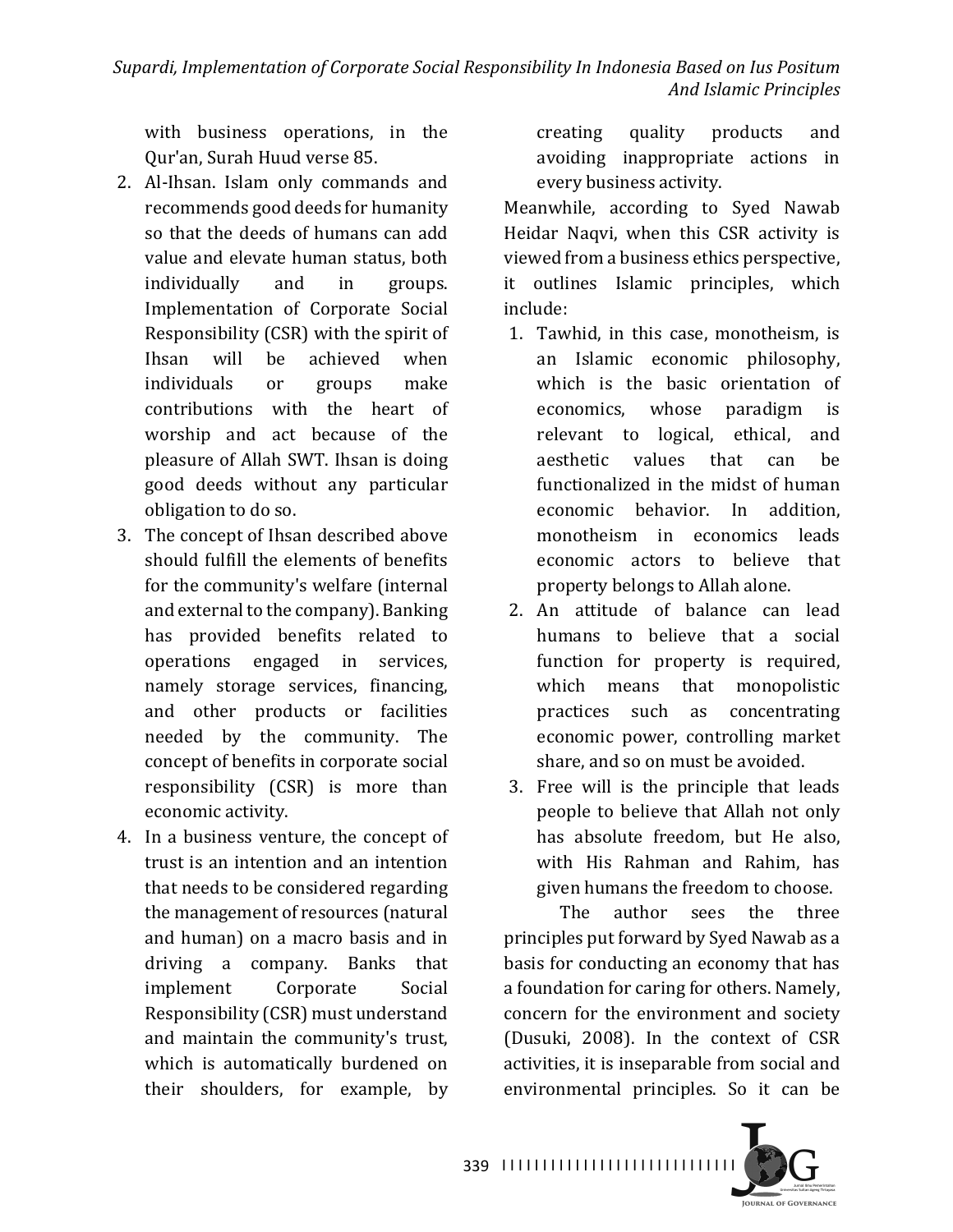categorized as having wise business ethics. This business ethics cannot be separated from the value of justice, including Islamic distribution justice. In this case, according to Munawar Iqbal, what is meant by distributive justice in Islam is reflected in the following three things:

- 1. Ensure the fulfillment of basic needs for all.
- 2. Objectivity or fairness, but not equality in individual income.
- 3. Limiting extreme inequality in individual wealth and income.

In addition, Islam builds social cohesiveness, compassion, and brotherhood. This is manifested in the obligations of zakat, infaq, and alms, which are a natural form of caring for each other and built to build social harmony.

Seeing some of the CSR implementations carried out by some of these companies when viewed from Islamic law, namely from a *maslahah* review, etymologically, the word *maslahah* is the same as the word benefit. According to Ibn Mandhur, maslahah means anything that contains benefits, either by attractive means, such as attracting beneficial things and wearing them, or by refusing or avoiding them, such as prohibiting or avoiding things that can be harmful and painful. *Syar'i maslahah* can be interpreted as a benefit desired by Allah SWT for His servants in the form of the maintenance of religion, the soul of reason, offspring, and property with different levels of significance (Safitri, 2020).

While *Maslahat Mursalah* is a benefit that is not mentioned by Syara, there are also no arguments that tell us to do it or leave it, whereas if it is done, it will bring great good or benefit. The benefit of mursalah is also called the absolute benefit. Because no argument acknowledges its validity or invalidity (Hermanto,  $2019$ ), in this case, Imam al-Ghazali said that the problem is gaining benefits and rejecting harm. So the lawmakers, through mursalah maslahat, solely realize the benefit of humans with the meaning of bringing benefits and denying injury and damage to humans.

Usul Figh scholars make criteria that must be met in applying maslahah, including the following:

- 1. *Maslahah* must be included in the mu'amalah so that its interests can be considered rationally and are not at all related to the field of worship.
- 2. *Maslahah* must be in line with the spirit of Shari'ah and not contradict one of its sources.
- 3. *Maslahah* must be included in the interests of dharuriyyah and hajiyyah, not takmiliyah.

CSR is a law with no evidence, and Nash destroys and prohibits the activities carried out by the company. If this is related to maslahah mursalah, the author sees that this activity has something that, if done, creates great benefits for the community and the company itself. Seeing the benefits, it is very important, even for small gatherings. Seeing people who lack funds to pay for their children to go to school, but with a company that issues CSR

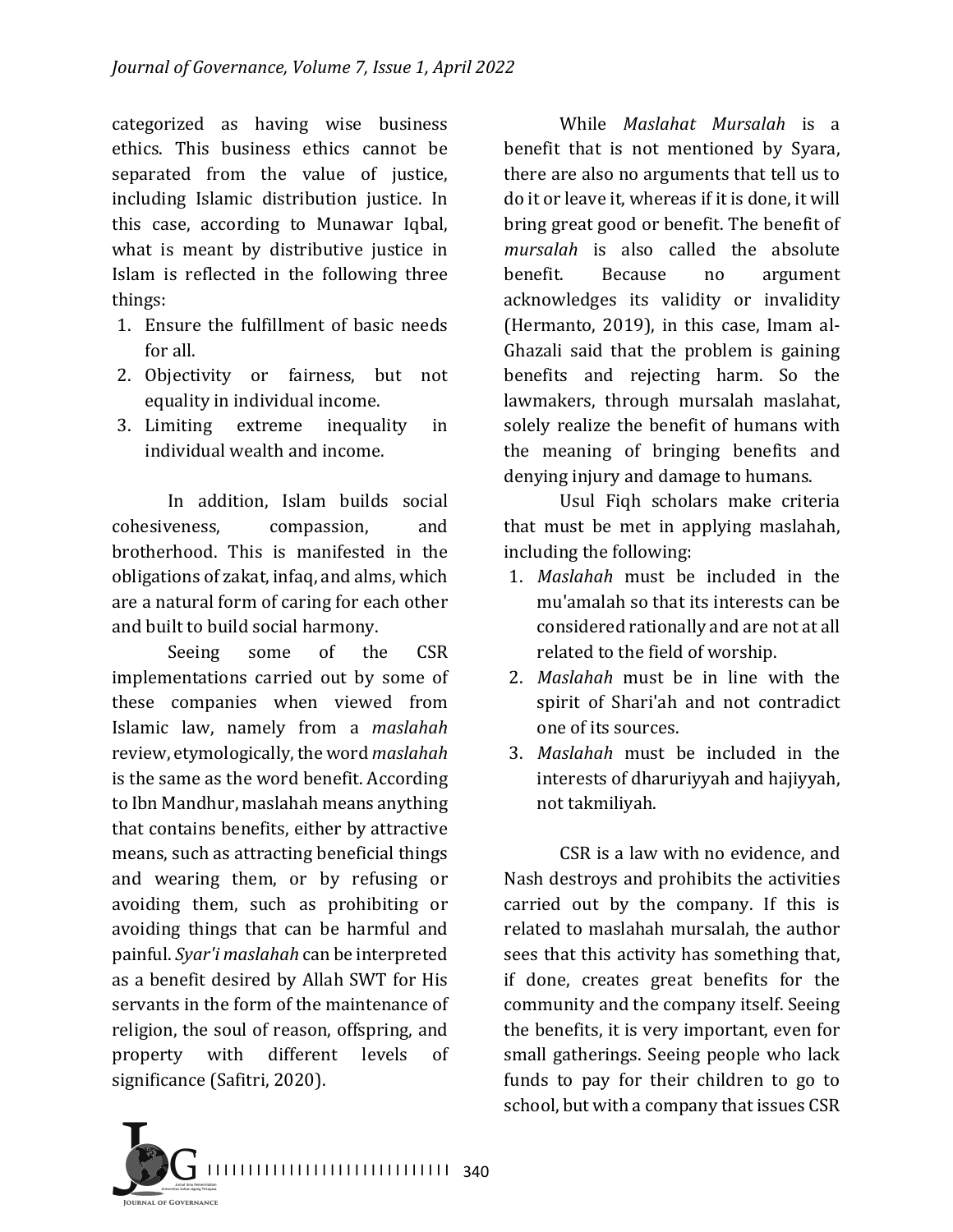Supardi, Implementation of Corporate Social Responsibility In Indonesia Based on Ius Positum *And Islamic Principles*

in education for the surrounding community. So this is where the form of CSR activities can be seen, which is beneficial for all people.

Looking at the implementation of CSR carried out by companies, such as research that has been carried out by Mukti Fajar & Rini (2010), namely CSR in the field of education, when trying to see from the legal basis, either from positive law or Islamic law, this activity is in line with what has become an obligation. Carried out by a company and following Indonesia's prevailing rules and regulations. In Islamic law, the activities carried out in education are considered acts of worship. Seeing that, educating people in the view of Islam is a very important thing.

In this context, seeking knowledge is obligatory for every Muslim. In this case, the ability is sought in both religious and other sciences. So that knowledge becomes very important in human life. This is because everything that involves doing something requires knowledge to understand, study, and use it. So it is not surprising that Allah SWT gives different levels of knowledge to people who know Him and His word.

*Meaning: "Indeed, Allah will exalt*  those who believe among you and those who *are given knowledge to several degrees. And Allah knows what you are*  doing. " (Surat al-Mujaadilah, verse 11)

In this verse, Allah positions those who know to make a difference to those

who do not know. So, in the context of implementing CSR in education, this is a very good thing. Seeing the condition of the Indonesian people, the majority of whom are not capable in the economic field, with the state of the government that has not been able to reach all elements of the Indonesian society to provide welfare. Having CSR activities in this field is therefore prudent; according to the *maslahah mursalah*, education is a primary concern for human life. If this is not done, there will be inequality in education.

Furthermore, CSR activities are carried out in the health sector. This activity, when viewed from the Islamic law perspective, providing a health service, is also mandatory; this CSR activity is an activity that is recommended so that it creates a benefit for the community at large. CSR activities in the health sector provide the community with access to obtain their rights, namely the right to live a healthy life. When the state has not been able to touch it or has not been able to penetrate all groups in society, then the role of the private sector plays a part here. Meanwhile, CSR activities carried out in the environmental field are good activities in terms of ethics, religion, culture, and national law. This requires a great awareness of this concern because most of this ecological damage is mostly caused or caused by humans themselves, both on behalf of individuals and groups (Wawo  $&$ Amirudin, 2020).

Thus, the activities carried out by a company, namely CSR in the field of the environment, are wise and wise. Both in



341 ||||||||||||||||||||||||||||||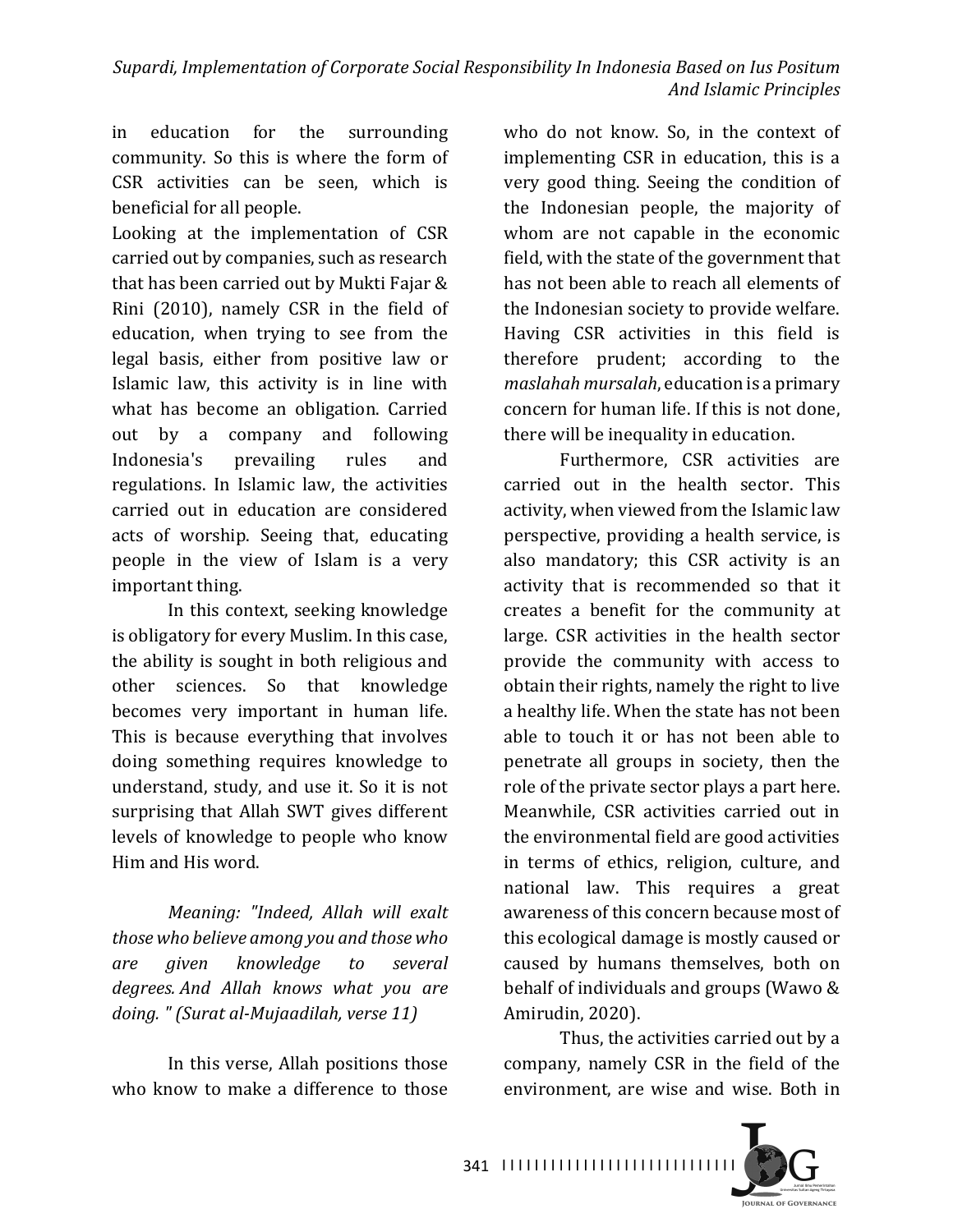the context of preserving the environment that has been damaged by human actions, both individually and in groups. From these CSR activities, the author concludes that they are good and important activities if viewed from the perspective of *maslahah mursalah*. Both for the life of the community itself and for the local wisdom of the community.

Islam strongly supports corporate social responsibility (CSR) because it cannot be denied that business creates many social problems, and companies solve them. Businesses need various natural resources for business continuity, so companies are responsible for maintaining them. Islam indirectly considers business as an entity whose obligations are separate from its owners; the existence of CSR will develop the company's goodwill.

## **Conclusion**

According to Islam, CSR carried out must aim to create virtue, which is carried out not through activities that contain elements of usury but with practices that Allah commands. CSR must also prioritize the value of generosity and sincerity. This act is more beloved to Allah than *mahdhah* worship. The implementation of CSR in terms of prospective Islamic law aligns with what is meant by *maslahah mursalah*, where a company carries out activities. This is because the activities carried out are social and humanitarian in nature. In addition, many of the activities carried out are related to preserving the social environment. It is included in one of the

principles of *maslahah mursalah*, which is to fulfill primary human needs.

## **Acknowledgment**

My gratitude to all colleague who help this research to be published.

#### **References**

- Dusuki, A. W. (2008). What Does Islam Say About Corporate Social Responsibility? *Review of Islamic Economics*,  $12(1)$ , 5-28.
- Hadi, A. C. (2016). Corporate Social Responsibility Dan Zakat Perusahaan Dalam Perspektif Hukum Ekonomi Islam. *AHKAM: Jurnal Ilmu Syariah*, *16*(2), 229- 240.
- Hermanto, A. (2019). Eksistensi Konsep Maslahat Terhadap Paradigma Fikih Feminis Muslim Tentang Hak Dan Kewajiban Suami Isteri. *Nizham Journal of Islamic Studies*, *7*(02), 262-278.
- Law No. 25 of 2007 concerning Investment.
- Law No. 47 of 2012 concerning Limited Liability Companies.
- Masud, M., Kaium, A., Rashid, M., Ur, H., Khan, T., Bae, S. M., & Kim, J. D. (2019). Organizational Strategy and Corporate Social Responsibility: The Mediating Effect Of Triple Bottom Line. *International Iournal of Environmental Research and Public Health*, 16(22), 4559.